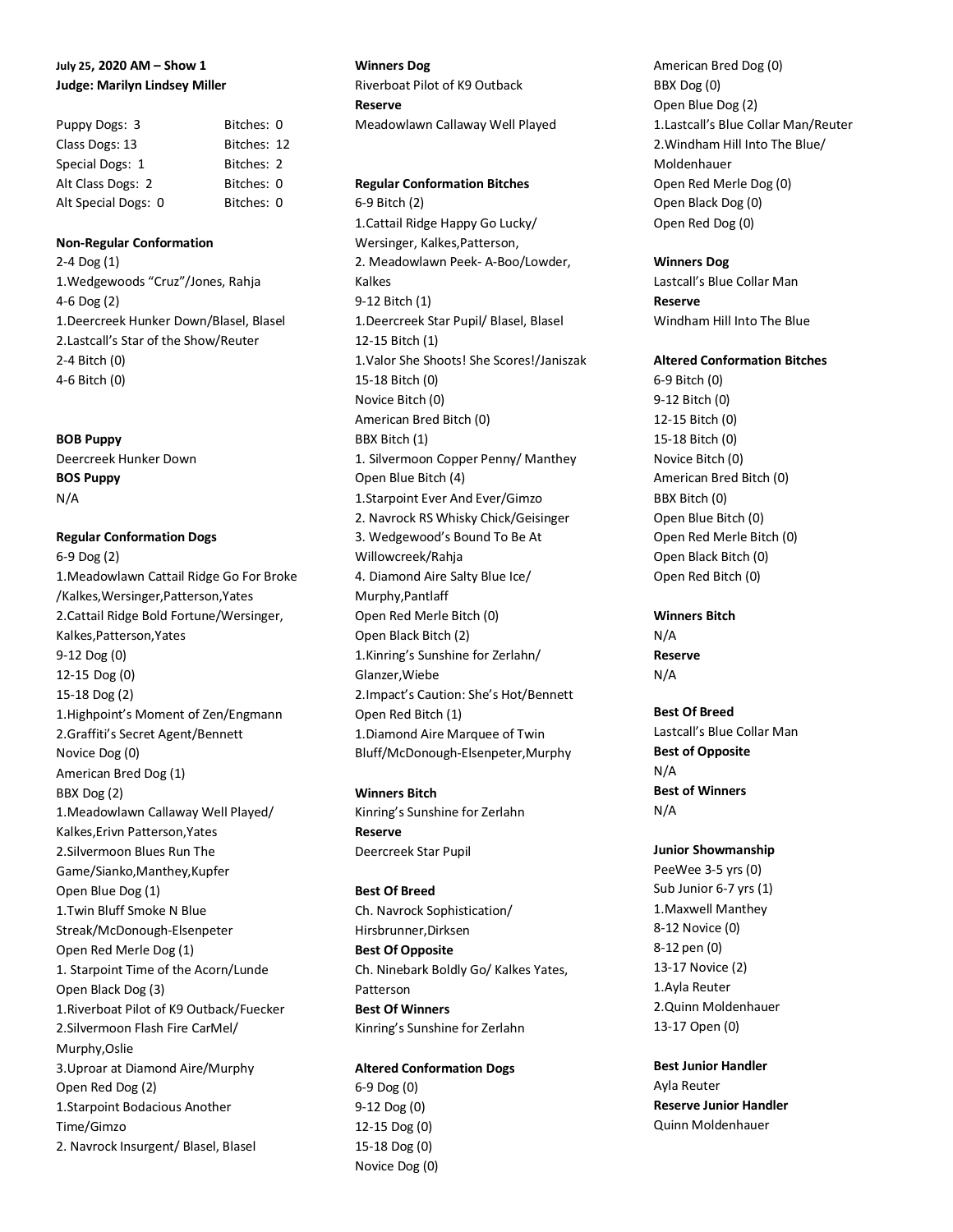# **July 25, 2020 PM – Show 2 Judge: Pat Cunningham**

| Puppy Dogs: 3       | Bitches: 0  |  |
|---------------------|-------------|--|
| Class Dogs: 12      | Bitches: 12 |  |
| Special Dogs: 2     | Bitches: 2  |  |
| Alt Class Dogs: 2   | Bitches: 0  |  |
| Alt Special Dogs: 0 | Bitches: 0  |  |

#### **Non-Regular Conformation**

2-4 Dog (1) 1.Wedgewoods "Cruz"/Jones, Rahja 4-6 Dog (2) 1.Deercreek Hunker Down/Blasel, Blasel 2.Lastcall's Star of the Show/Reuter 2-4 Bitch (0) 4-6 Bitch (0)

#### **BOB Puppy**

Wedgewoods "Cruz" **BOS Puppy** N/A

# **Regular Conformation Dogs**

6-9 Dog (2) 1.Meadowlawn Cattail Ridge Go For Broke /Kalkes,Wersinger,Patterson,Yates 2.Cattail Ridge Bold Fortune/Wersinger, Kalkes,Patterson,Yates 9-12 og (0) 12-15 Dog (0) 15-18 Dog (2) 1.Graffiti's Secret Agent/Bennett 2.Highpoint's Moment of Zen/Engmann Novice Dog (0) American Bred Dog (1) BBX Dog (2) 1.Meadowlawn Callaway Well Played/ Kalkes,Erivn Patterson,Yates 2.Silvermoon Blues Run The Game/Sianko,Manthey,Kupfer Open Blue Dog (1) 1.Twin Bluff Smoke N Blue Streak/McDonough-Elsenpeter Open Red Merle Dog (1) 1. Starpoint Time of the Acorn/Lunde Open Black Dog (2) 1.Uproar at Diamond Aire/Murphy 2.Silvermoon Flash Fire CarMel/ Murphy,Oslie Open Red Dog (2) 1. Navrock Insurgent/ Blasel, Blasel 2.Starpoint Bodacious Another Time/Gimzo

#### **Winners Dog**

Meadowlawn Callaway Well Played **Reserve** Navrock Insurgent

#### **Regular Conformation Bitches**

6-9 Bitch (2) 1.Cattail Ridge Happy Go Lucky/ Wersinger, Kalkes,Patterson, 2. Meadowlawn Peek- A-Boo/Lowder, Kalkes 9-12 Bitch (1) 1.Deercreek Star Pupil/ Blasel, Blasel 12-15 Bitch (1) 1.Valor She Shoots! She Scores!/Janiszak 15-18 Bitch (0) Novice Bitch (0) American Bred Bitch (0) BBX Bitch (1) 1. Silvermoon Copper Penny/ Manthey Open Blue Bitch (4) 1. Wedgewood's Bound To Be At Willowcreek/Rahja 2. Navrock RS Whisky Chick/Geisinger 3.Starpoint Ever And Ever/Gimzo 4. Diamond Aire Salty Blue Ice/ Murphy,Pantlaff Open Red Merle Bitch (0) Open Black Bitch (2) 1.Impact's Caution: She's Hot/Bennett 2.Kinring's Sunshine for Zerlahn/ Glanzer,Wiebe Open Red Bitch (1) 1.Diamond Aire Marquee of Twin Bluff/McDonough-Elsenpeter,Murphy

**Winners Bitch** Cattail Ridge Happy Go Lucky **Reserve** Meadowlawn Peek- A-Boo

**Best Of Breed** Ch. Ninebark Boldly Go/ Kalkes Yates, Patterson **Best Of Opposite** Ch. Navrock Sophistication/ Hirsbrunner,Dirksen **Best Of Winners** Cattail Ridge Happy Go Lucky

**Altered Conformation Dogs**

6-9 Dog (0) 9-12 Dog (0) 12-15 Dog (0) 15-18 Dog (0) Novice Dog (0)

American Bred Dog (0) BBX Dog (0) Open Blue Dog (2) 1.Lastcall's Blue Collar Man/Reuter 2.Windham Hill Into The Blue/ Moldenhauer Open Red Merle Dog (0) Open Black Dog (0) Open Red Dog (0)

#### **Winners Dog**

Lastcall's Blue Collar Man **Reserve** Windham Hill Into The Blue

### **Altered Conformation Bitches**

6-9 Bitch (0) 9-12 Bitch (0) 12-15 Bitch (0) 15-18 Bitch (0) Novice Bitch (0) American Bred Bitch (0) BBX Bitch (0) Open Blue Bitch (0) Open Red Merle Bitch (0) Open Black Bitch (0) Open Red Bitch (0)

#### **Winners Bitch**

N/A **Reserve** N/A

# **Best Of Breed**

Lastcall's Blue Collar Man **Best of Opposite** N/A **Best of Winners** N/A

## **Junior Showmanship**

PeeWee 3-5 yrs (0) Sub Junior 6-7 yrs (1) 1.Maxwell Manthey 8-12 Novice (0) 9-13 pen (0) 13-17 Novice (2) 1.Ayla Reuter 2.Quinn Moldenhauer 13-17 Open (0)

**Best Junior Handler** Ayla Reuter **Reserve Junior Handler** Quinn Moldenhauer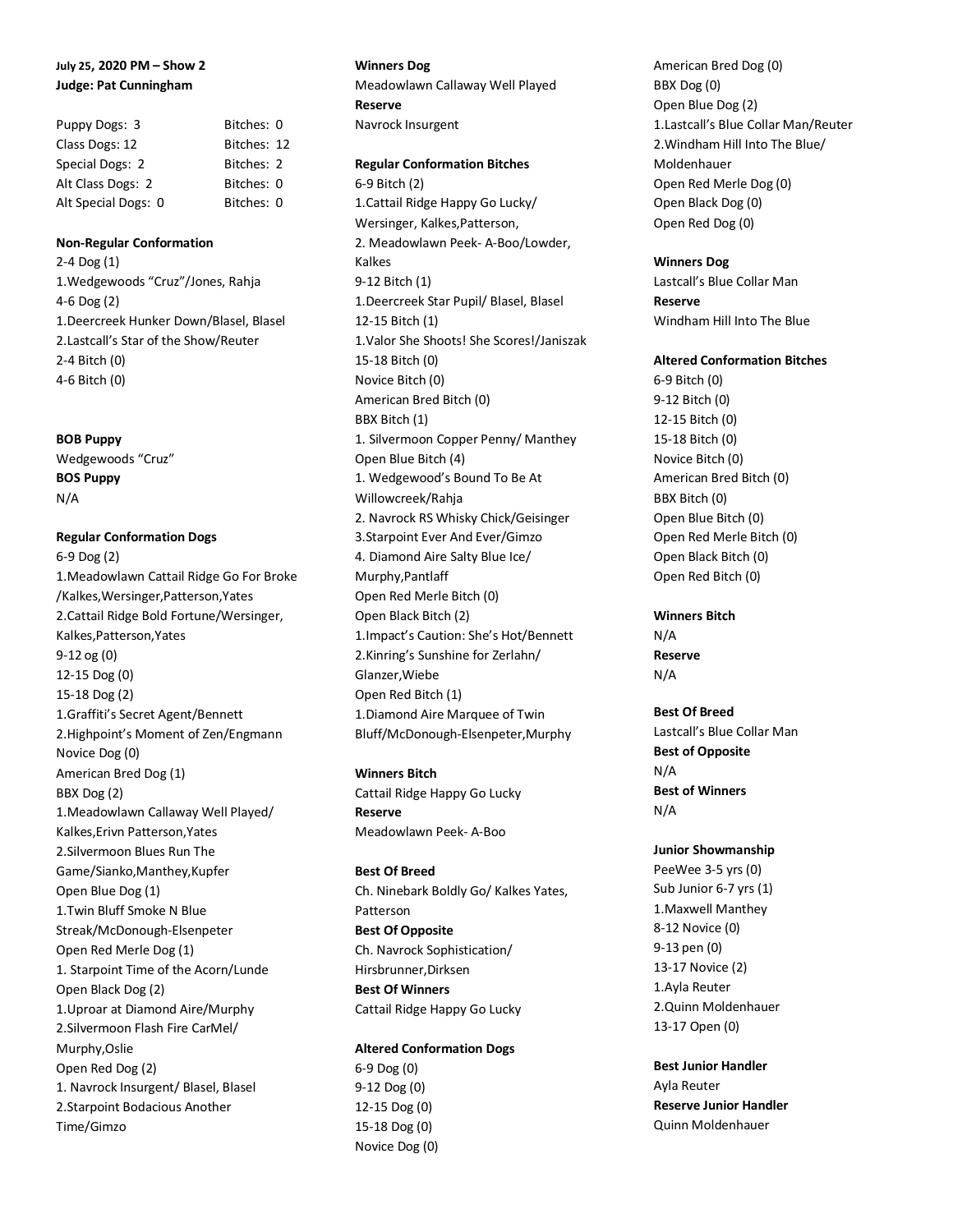# **July 26,2020 AM – Show 1 Judge: Camille McArdle**

| Puppy Dogs: 1       | Bitches: 0  |  |
|---------------------|-------------|--|
| Class Dogs: 10      | Bitches: 12 |  |
| Special Dogs: 1     | Bitches: 1  |  |
| Alt Class Dogs: 0   | Bitches: 0  |  |
| Alt Special Dogs: 0 | Bitches: 0  |  |

### **Non-Regular Conformation**

2-4 Dog (0) 4-6 Dog (1) 1.Deercreek Hunker Down/Blasel, Blasel 2-4 Bitch (0) 4-6 Bitch (0)

### **BOB Puppy**

Deercreek Hunker Down **BOS Puppy** N/A

**Regular Conformation Dogs** 6-9 Dog (1) 1.Cattail Ridge Bold Fortune/Wersinger, Kalkes,Patterson,Yates 9-12 og (0) 12-15 Dog (0) 15-18 Dog (1) 1.Graffiti's Secret Agent/Bennett Novice Dog (0) American Bred Dog (1) BBX Dog (2) 1.Meadowlawn Callaway Well Played/ Kalkes,Erivn Patterson,Yates 2.Silvermoon Blues Run The Game/Sianko,Manthey,Kupfer Open Blue Dog (1) 1.Twin Bluff Smoke N Blue Streak/McDonough-Elsenpeter Open Red Merle Dog (1) 1. Starpoint Time of the Acorn/Lunde Open Black Dog (2) 1.Uproar at Diamond Aire/Murphy 2.Silvermoon Flash Fire CarMel/ Murphy,Oslie Open Red Dog (2) 1. Navrock Insurgent/ Blasel, Blasel 2.Starpoint Bodacious Another Time/Gimzo

**Winners Dog** Navrock Insurgent **Reserve** Meadowlawn Callaway Well Played

**Regular Conformation Bitches** 6-9 Bitch (2) 1. Meadowlawn Peek- A-Boo/Lowder, Kalkes 2.Cattail Ridge Happy Go Lucky/ Wersinger, Kalkes,Patterson, 9-12 Bitch (1) 1.Deercreek Star Pupil/ Blasel, Blasel 12-15 Bitch (1) 1.Valor She Shoots! She Scores!/Janiszak 15-18 Bitch (0) Novice Bitch (0) American Bred Bitch (1) 1. Starpoint Time To Sing/Mickelson BBX Bitch (1) 1. Silvermoon Copper Penny/ Manthey Open Blue Bitch (3) 1.Starpoint Ever And Ever/Gimzo 2. Navrock RS Whisky Chick/Geisinger 3. Diamond Aire Salty Blue Ice/ Murphy,Pantlaff Open Red Merle Bitch (0) Open Black Bitch (2) 1.Kinring's Sunshine for Zerlahn/ Glanzer,Wiebe 2.Impact's Caution: She's Hot/Bennett Open Red Bitch (1) 1.Diamond Aire Marquee of Twin Bluff/McDonough-Elsenpeter,Murphy

**Winners Bitch** Kinring's Sunshine for Zerlahn **Reserve** Deercreek Star Pupil

**Best Of Breed** Ch. Ninebark Boldly Go/ Kalkes Yates, Patterson **Best Of Opposite** Ch Cattail Ridge Lucky Find/ Wersinger,Kalkes,Patterson **Best Of Winners** Kinring's Sunshine for Zerlahn

**Altered Conformation Dogs** 6-9 Dog (0) 9-12 Dog (0) 12-15 Dog (0)

15-18 Dog (0) Novice Dog (0) American Bred Dog (0) BBX Dog (0) Open Blue Dog (0) Open Red Merle Dog (0) Open Black Dog (0) Open Red Dog (0)

**Winners Dog** N/A **Reserve** N/A

### **Altered Conformation Bitches**

6-9 Bitch (0) 9-12 Bitch (0) 12-15 Bitch (0) 15-18 Bitch (0) Novice Bitch (0) American Bred Bitch (0) BBX Bitch (0) Open Blue Bitch (0) Open Red Merle Bitch (0) Open Black Bitch (0) Open Red Bitch (0)

#### **Winners Bitch**

N/A **Reserve** N/A

**Best Of Breed** N/A **Best of Opposite** N/A **Best of Winners** N/A

#### **Junior Showmanship**

PeeWee 3-5 yrs (0) Sub Junior 6-7 yrs (1) 1.Maxwell Manthey 8-12 Novice (0) 9-13 pen (0) 13-17 Novice (0) 13-17 Open (0)

**Best Junior Handler** N/A **Reserve Junior Handler** N/A